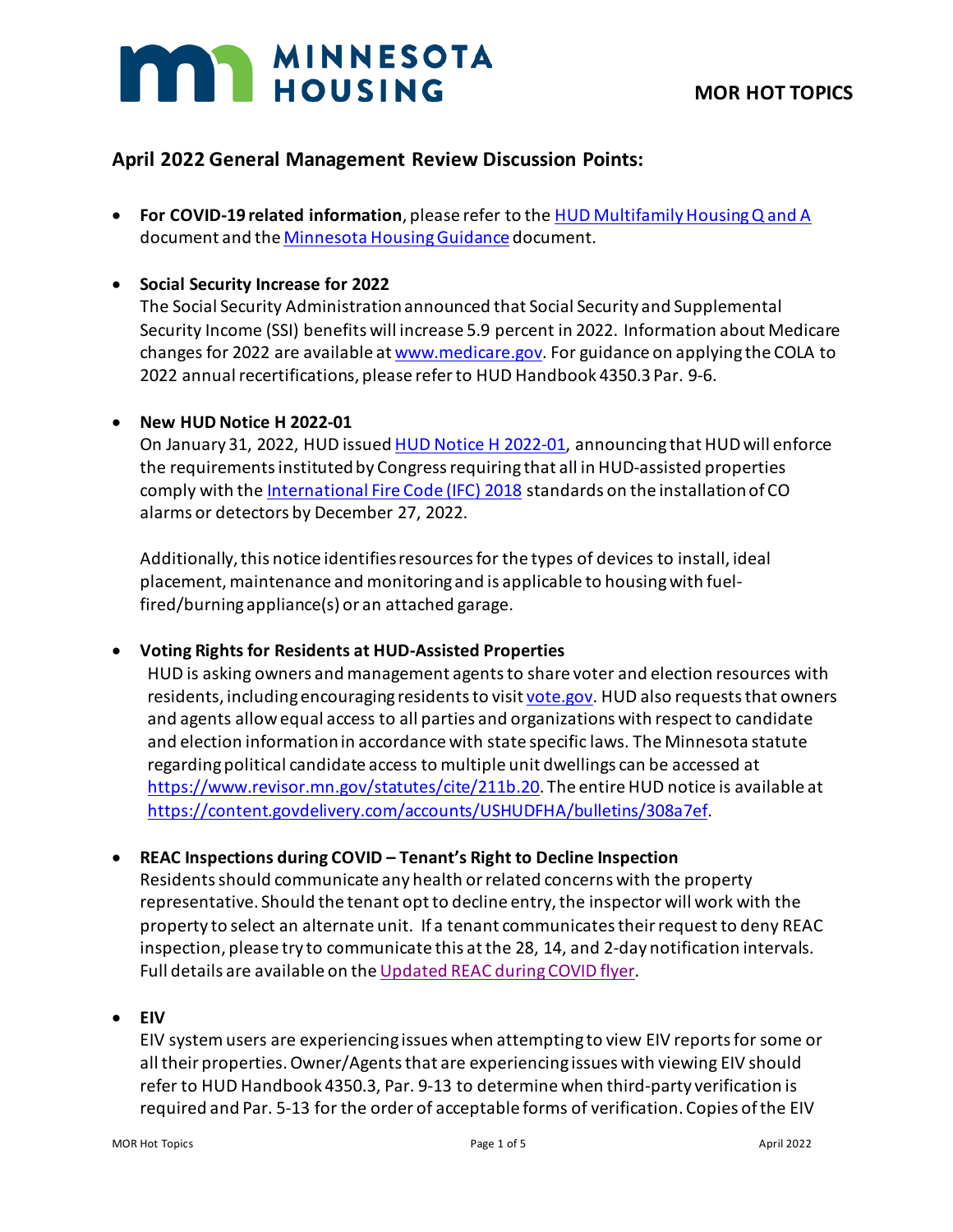reports containing missing, duplicate, or discrepant data should be retained in accordance with HUD Handbook 4350.3 Par. 9-14 along with a note to file documenting the issue.HUD will notify users when these issues with the EIV system have been resolved.

**EIV TIPS:** Many are pulling just the EIV Income report without the Income Discrepancy report at the same time. The easiest way to do this is to "print all" when opening the tenant information in EIV. This will then print all pages will without the worry of individually printing everything. We recommend pulling the EIV reports when meetingwith households for recertification, that will ensure that it is pulled within 120 days of the recertification effective date. This practice will avoid situations where it was not run within 120.

## • **HUD Interim Final Rule**

On October 7, 2021, the U.S. Housing and Urban Development (HUD) published an interim final rule titled ["Extension of Time and Required Disclosures for Notification of Nonpayment](https://lnks.gd/l/eyJhbGciOiJIUzI1NiJ9.eyJidWxsZXRpbl9saW5rX2lkIjoxMDIsInVyaSI6ImJwMjpjbGljayIsImJ1bGxldGluX2lkIjoiMjAyMTEwMjEuNDc3MDE2MjEiLCJ1cmwiOiJodHRwczovL3d3dy5mZWRlcmFscmVnaXN0ZXIuZ292L2RvY3VtZW50cy8yMDIxLzEwLzA3LzIwMjEtMjE5NjAvZXh0ZW5zaW9uLW9mLXRpbWUtYW5kLXJlcXVpcmVkLWRpc2Nsb3N1cmVzLWZvci1ub3RpZmljYXRpb24tb2Ytbm9ucGF5bWVudC1vZi1yZW50P3ZhcmlhdGlvbj1BJl9reD1ZQ1VWRm5sU3g5c24wUk1KQ0JXQ002ZkxlVThhOGhkaWN2Sm1pTGU2eUw3QUZfM3pHWHBXZktXWXd5MzQxYW1hLlFOempnOCJ9.owu0ph5opGL-PDWLcrKAn9ePHUnbxqAjH2qwGvvPA6I/s/1823750487/br/114396819458-l)  [of Rent.](https://lnks.gd/l/eyJhbGciOiJIUzI1NiJ9.eyJidWxsZXRpbl9saW5rX2lkIjoxMDIsInVyaSI6ImJwMjpjbGljayIsImJ1bGxldGluX2lkIjoiMjAyMTEwMjEuNDc3MDE2MjEiLCJ1cmwiOiJodHRwczovL3d3dy5mZWRlcmFscmVnaXN0ZXIuZ292L2RvY3VtZW50cy8yMDIxLzEwLzA3LzIwMjEtMjE5NjAvZXh0ZW5zaW9uLW9mLXRpbWUtYW5kLXJlcXVpcmVkLWRpc2Nsb3N1cmVzLWZvci1ub3RpZmljYXRpb24tb2Ytbm9ucGF5bWVudC1vZi1yZW50P3ZhcmlhdGlvbj1BJl9reD1ZQ1VWRm5sU3g5c24wUk1KQ0JXQ002ZkxlVThhOGhkaWN2Sm1pTGU2eUw3QUZfM3pHWHBXZktXWXd5MzQxYW1hLlFOempnOCJ9.owu0ph5opGL-PDWLcrKAn9ePHUnbxqAjH2qwGvvPA6I/s/1823750487/br/114396819458-l)" This interim final rule went into effect on November 8, 2021. This interim final rule applies when, during national emergencies such as the COVID-19 pandemic, federal funding is available.

The rule has provisions where owners seeking to evict for nonpayment, must provide the tenants with information to access funds that are being made available related to the emergency. Thisrule also extends to the lease termination time period at least 30 days following the notification. The interim final rule does not require amending model leases to reflect these provisions; however, it is recommended that housing providers update policies and procedures to reflect HUD's rule.

# • **Special Claim Submissions – Coming Soon!**

Special claim submissions will soon go through Minnesota Housing's Property Online Reporting Tool (PORT). Look for additional information and training in the coming months with an expected release in the Spring of 2022.

# • **MSA Special Diet**

On November 30, 2020, [HUD released a Memorandum](https://www.mnhousing.gov/get/MHFA_247748) regarding the treatment of benefits received through the Minnesota Supplementary Assistance Program (MSA) that are provided for "medically prescribed diets if the cost of such dietary needs cannot be met through some other maintenance benefit". **This exclusion applies to allotments specific for the cost of medical expenses, which is often referred to as a special diet allowance**. Owners should pay close attention in identifying the purpose of the MSA payments.

Because Minnesota makes MSA special diet allowance available specifically for the cost of state determined medical expenses, HUD has determined that the MSA special diet allowance meets the income exclusion found in HUD Handbook 4350.3 Exhibit 5-1, Income Exclusions (4):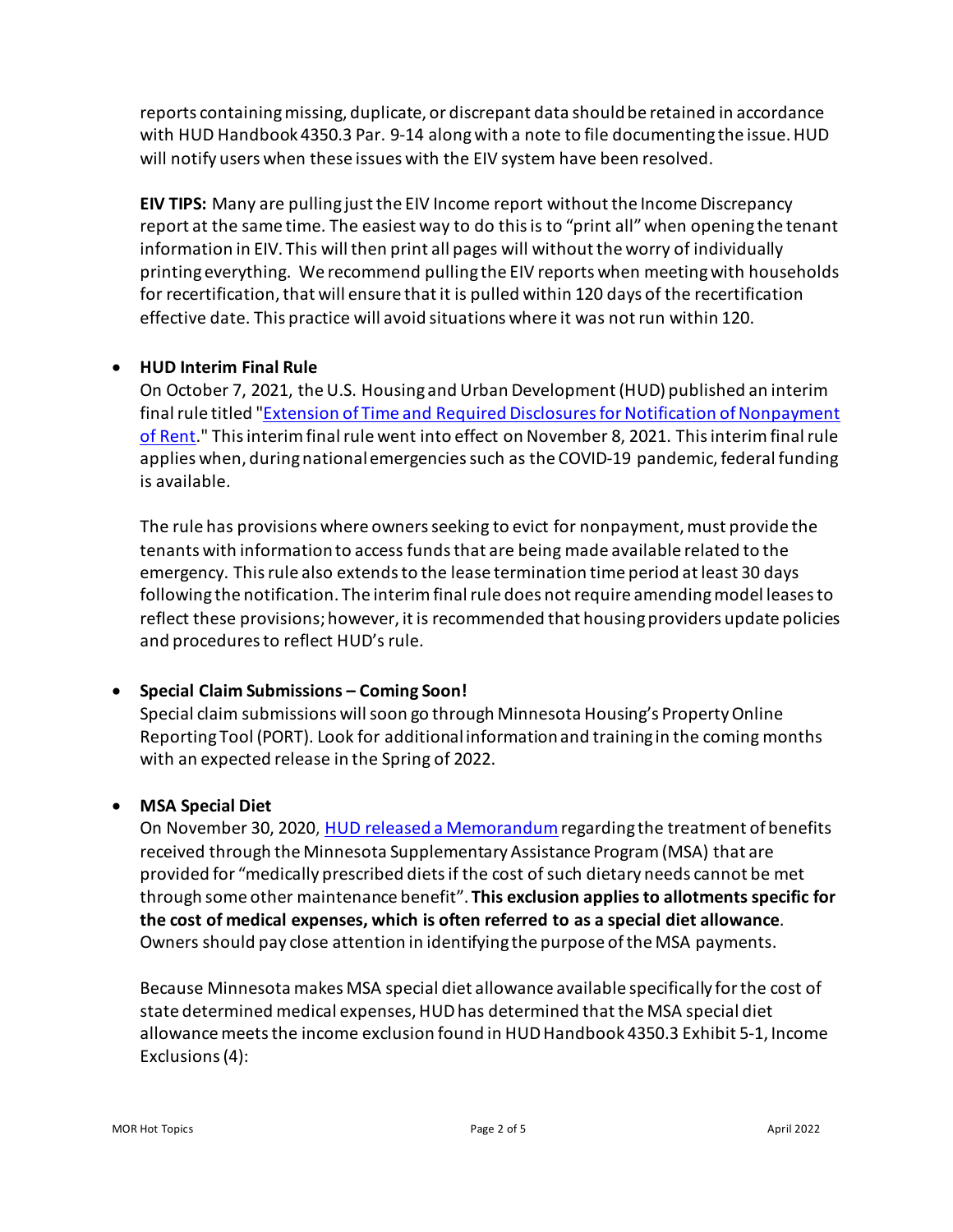$\circ$  Amounts received by the family that are specifically for, or in reimbursement of, the cost of medical expenses for any family member.

HUD instructs owners to exclude this MSA special diet benefit from income calculations. Corrections to certifications performed on or after July 24, 2019, the date the original MSA guidance was issued, should be made for all existing residents impacted by the Memorandum.Owners may make corrections during the tenant's next certification or at the tenant's request, whichever comes first, howeverthe income calculations must include a lookback to July 24, 2019. Any underpaid subsidy will be credited to the tenant.

## • **Tenant Selection Plan (TSP) Checklist and Help Text**

The [Tenant Selection Plan \(TSP\)](https://www.mnhousing.gov/get/MHFA_1039899) Guidelines were revised and approved by the Minnesota Housing board of directors in December 2020. The guidelines are a requirement for all projects that are selected for an applicable program and funding source as a result of a **funding application submitted to Minnesota Housing after March 31, 2021**.

All projects selected for applicable funding sources are required to submit a TSP for review as part of the due diligence for closing or housing tax credit carryover. The [TSP checklist](https://www.mnhousing.gov/download/MHFA_249354)is a tool that Minnesota Housing staff and external partners will use to help determine whether a project's TSP complies with Agency guidelines as well as the requirements of Minnesota Housing managed federal funding streams. There is a [Help Text](https://www.mnhousing.gov/get/MHFA_249355) that accompanies the checklist, providing more context and detail related to Agency guidelines and the requirements outlined in the checklist. There is also a [recorded training](https://www.youtube.com/watch?v=MIV-FLE8zJE) on how to use the TSP Checklist and Help Text.

Minnesota Housing staff will be available to help external partners transition to this new process, but all materials, including the TSP Guidelines and up-to-date information about this tool, are available on ou[r Tenant Selection Plan webpage.](https://www.mnhousing.gov/sites/multifamily/tenantselectionplan)

**Questions?** Please reach out to [TenantSelectionPlanSupport@state.mn.us](mailto:TenantSelectionPlanSupport@state.mn.us) with any questions you might have about the use of this checklist tool.



When auditing tenant files, HUD and Contract Administrators are monitoring and watching for unauthorized bypassing of tenant waiting lists. Auditors are watching for situations where tenants were moved into units and become head of household without previously being placed on established waiting lists. Owner/Agents will want to make sure households are not inappropriately expanded and that leases are only transferred to remaining household members under appropriate circumstances. Please refer to HUD Handbook 4350.3 Par. 3-9D.4 for information about circumstances when tenants must provide Social Security Numbers when adding new household members to an existing household. Chapter 3, Section 3 provides information on verification of eligibility factors and Par. 7-11 and Par. 7-12 provide instructions regarding processing interim recertifications and the required verification for new family members income and related expenses.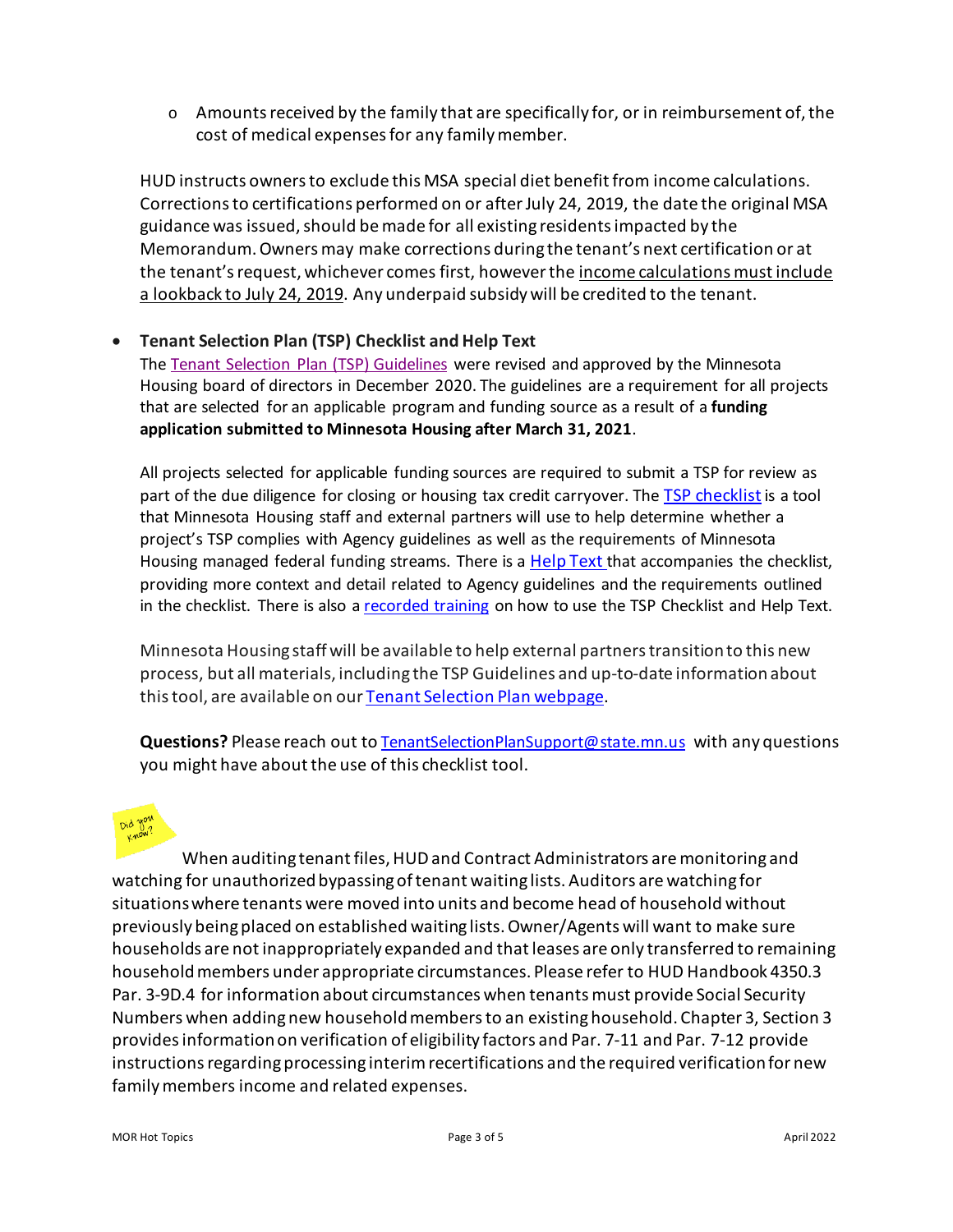Cash apps require due diligence to determine how they work and are used. Previously, the most common types of cash apps were only linked to bank accounts or credit cards and used to securely transfer payments from one party to another. In those cases, you would not include it as an asset since any monies are transferred directly to the bank account which is already included on the 50059. Currently there are new versions and types of applicationsthat are becoming more popular, such as Chime or One Spend that are more like an online banking institution which allow its customers the option to have a type of checking account (aka spending account) or a type of savings account. Any of these types of accounts will require further verification and/or clarification. If the account acts like a checking account, you will be required to calculate an average 6 month balance and verify if the account collects any interest or other types of income. If the account acts like a savings account, you would be required to identify the current balance and and verify if the account collects any interest or other types of income. Supporting documentation will be required to be present in a tenant file to show the due dillegence has been completed.

For the purposes of reasonable accommodations, the definition of a person with disabilities is the definition defined for civil rights protections. However, to receive the program benefits of a person with disabilities, a tenant would have to meet the definition of disability for that specific property. For this reason, when someone is deemed disabled for purposes of a reasonable accommodation that does not automatically make them eligible for the program's definition of disabled, therefore there is a chance that they would not qualify for the \$400 allowance and medical expense deduction. When a reasonable accommodation is approved, it should be a trigger to seek verification on whether the tenant also meets the program definition of disabled.

## **Upcoming 2022 Events:**

**Minnesota Multi Housing Association (MHA): Working Together Conference and Product Show – April 13-14, 2022**  <https://www.mmha.com/Education/Education-Calendar> Earle Brown Heritage Center – Brooklyn Park, MN

## **Other upcoming MHA conferences:<https://www.mmha.com/Events/Calendar-of-Events>**

- Building Bridges Conference/Products Show May 12, 2022 Duluth, MN
- Shaping the Future Conference/Products Show June 9, 2022 The Park Event Center-Waite Park, MN
- Building Communities Conference/Products Show September 22, 2022 Wood Lake Meeting Center- Rochester, MN